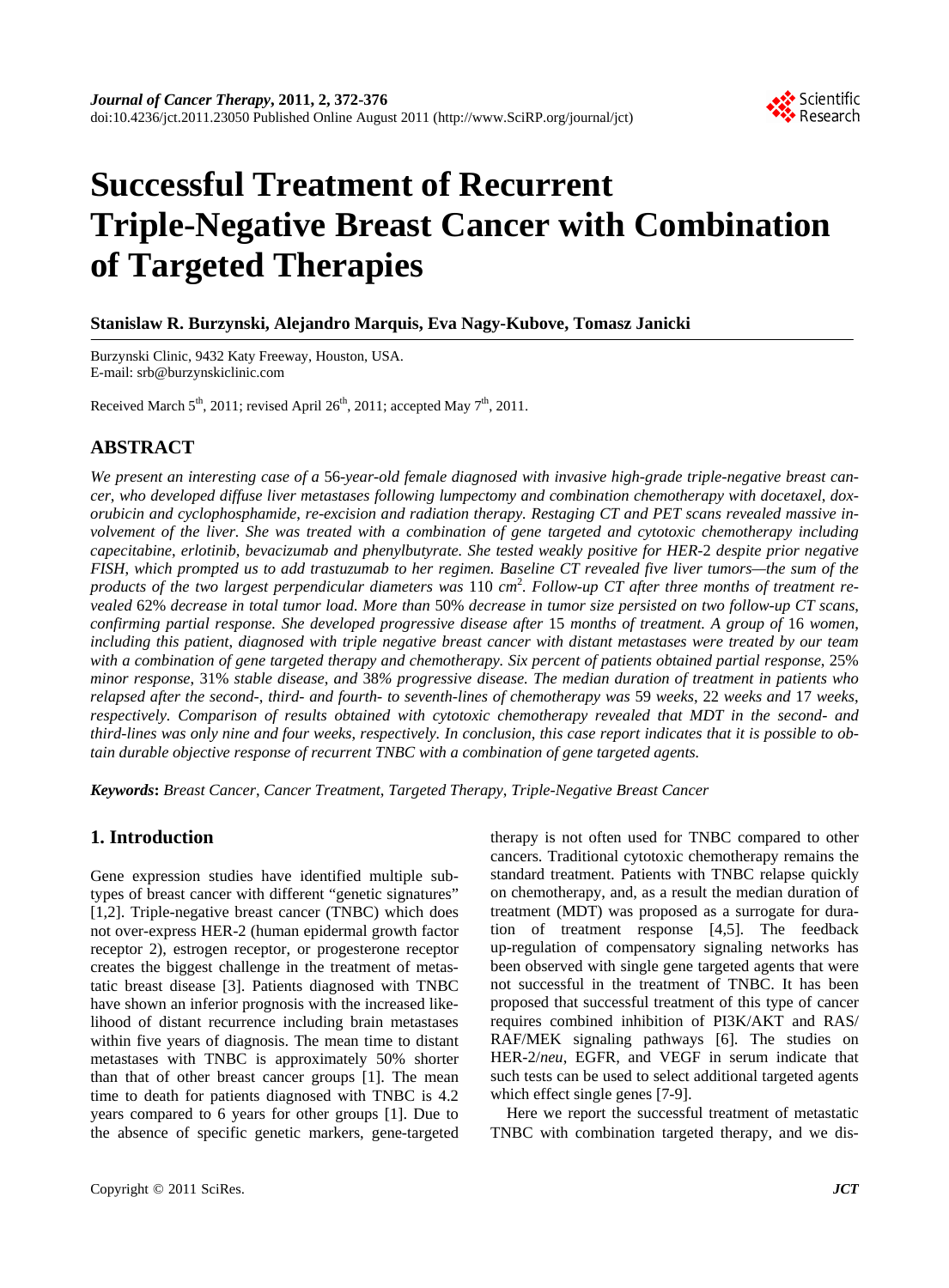cuss MDT for a group of 16 women including this patient, whose treatment was based on the same principle.

### **2. Case Report**

In January 2007 a 56-year-old Lebanese female was diagnosed with invasive high-grade TNBC with regional lymph node metastases. Her initial treatment included lumpectomy, TAC chemotherapy (six cycles of docetaxel, doxorubicin, and cyclophosphamide), reexcision, and radiation therapy, through September 2, 2007, which resulted in complete response. In January 2008, she developed diffuse liver metastases, and presented to our clinic on February 11, 2008, complaining of abdominal pain, decreased energy level, nausea, night sweats and depression (**Figure 1**).

Baseline PET/CT (positron emission tomography/ computed tomography) revealed multiple hypermetabolic lesions replacing most of the normal liver structure as



**Figure 1. Baseline PET/CT. Multiple liver tumors.** 

shown in **Figure 1**. She signed the informed consent and began treatment with capecitabine 1650 mg po daily, erlotinib 150 mg po daily, bevacizumab 10 mg/kg IV every 2 weeks, and phenylbutyrate 6 g po daily. She tested weakly positive for HER-2 despite prior negative FISH (fluorescent in situ hybridization); and she was started on trastuzumab.

Baseline CT of February 6, 2008, revealed five tumors; the sum of the products of the two largest perpendicular diameters was 110 cm<sup>2</sup>. Follow-up CT revealed decreased tumor size and by May 8, 2008 PR was reached (62% decrease of the total tumor load) (**Figure 2)**. **Figure 2** represents a CT of May 8, 2008, which documents a marked decrease of the lesions.

More than 50% decrease persisted on CT scans of July 7 and September 26, 2008. The PET/CT (**Figure 3**) confirms the patient's partial response (PR). Her last CT of March 16, 2009, showed 49% decrease. Her radiological improvement coincided with disappearance of symptoms, reduction of tumor markers, and normalization of liver tests. Baseline CEA, CA 27-29, and CA 125 were correspondingly 1502 ng/mL, 632 U/mL, and 386 U/mL. By May 5 2008, they had decreased to 339 ng/mL, 115 U/mL, and 54 U/mL.

On June 23, 2008, her tumor markers began to climb. Capecitabine and erlotinib were discontinued, and replaced by lapatinib 750 mg po daily, sorafenib 200 mg po bid, and vorinostat 100 mg po daily. Follow-up CT of September 26, 2008, confirmed stabilization of her disease. Due to poor tolerance, lapatinib and bevacizumab were discontinued on January 7, 2009. Due to increased tumor markers, vinorelbine  $20 \text{ mg/m}^2$  IV Days 1 and 15 was added to the treatment and was continued until April 7, 2009. CT of March 16, 2009 showed 49% decrease compared to baseline. In May 2009 her tumor markers



**Figure 2. Beginning of partial response. Tumor size decreased by 62%.**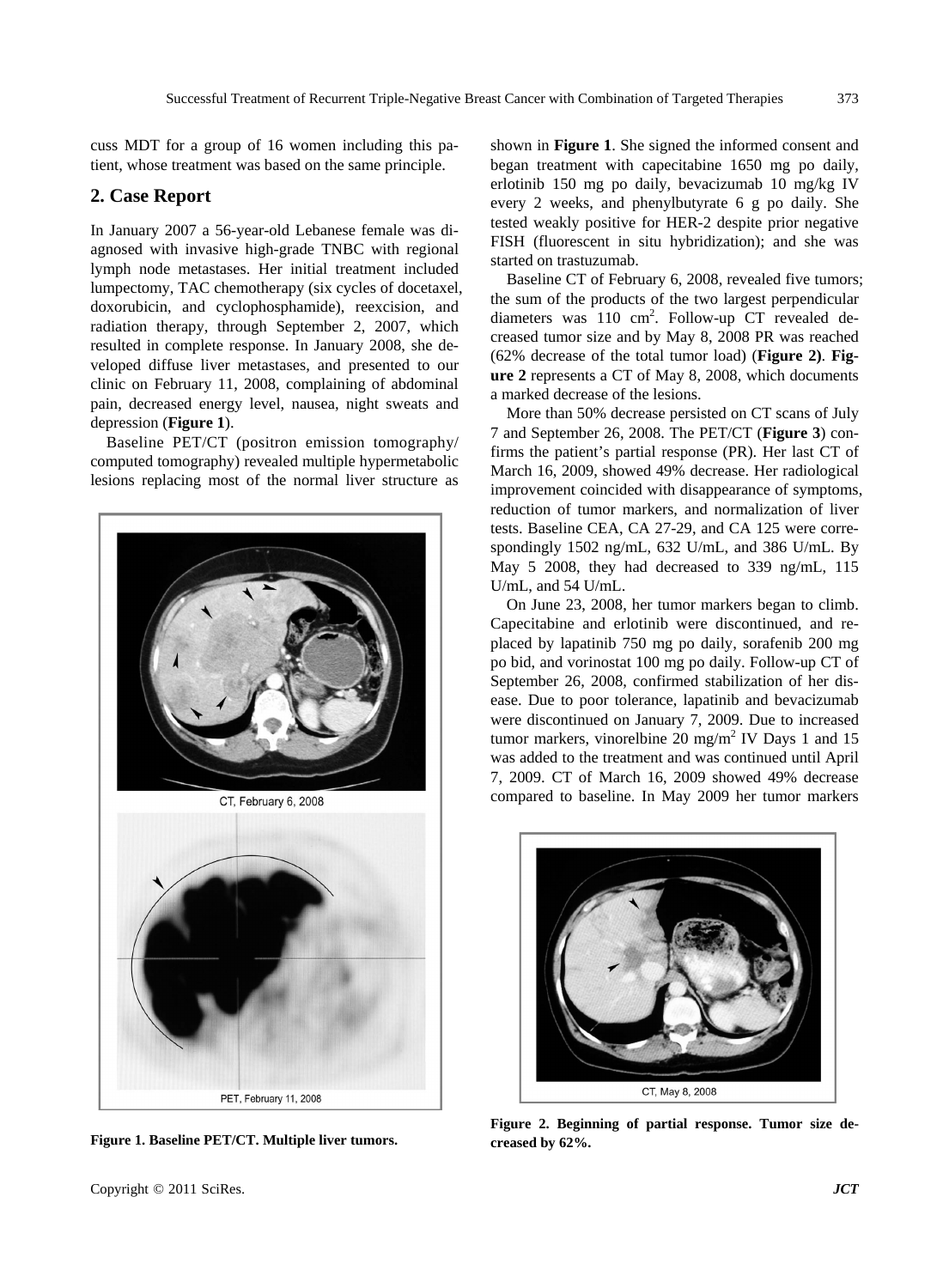CT, September 26, 2008 PET, September 26, 2008

**Figure 3. Continuation of partial response. Tumor size decreased by 50.3%.**

continued to rise. CEA increased to 1912 ng/mL, and CA 27 - 29 to 1007 U/mL (May 18, 2009).

The treatment was discontinued on June 1, 2009, and the patient passed away on July 4, 2009.

#### **3. Discussion**

This patient failed combination chemotherapy with both anthracyclines and taxanes. The logical choice was the treatment with capecitabine, which is FDA-approved for such condition and recommended for TNBC [10]. Baseline elevation in serum concentrations of VEGF and HER-2/*neu* prompted us to add bevacizumab and trastuzumab [7-9].

Phenylbutyrate was added to inhibit AKT and ERK.

Erlotinib was added after elevation of EGFR in serum. Sorafenib was introduced as VEGF and RAF inhibitor, and vorinostat was added for its synergistic effect with sorafenib, and inhibition of BCL-2 and BCL- $X_L$  (**Figure 4**) [11,12]. The diagram presented on **Figure 4** provides a graphic explanation of the rationale for the treatment of this patient. The inhibition of two major signal transduction pathways, PI3K/AKT and RAS/RAF/MET, plays a crucial role in securing the response in TNBC. Cancer growth stimulatory signals are represented by red arrows and inhibitory interventions by green arrows and break symbols. Likewise cancer growth stimulatory proteins are shown in red and yellow, growth factor receptors in yellow and oncogene products in orange. Apoptosis inducing proteins are shown in green. It is postulated that the successful blockade of PI3K/AKT and RAS/RAF/MET pathways led to objective response in this patient.

A group of 16 women, including this case, diagnosed with TNBC with distant metastases, were treated by our team with a combination of gene-targeted therapies and cytotoxic chemotherapy. Prior treatments included surgery in 81% of patients, radiation therapy in 69%, first-line chemotherapy in 37.5%, second-line in 25%, and the third- to sixth-line chemotherapy in 37.5%. The selection of medications was based on determination of expression of EGFR, HER-2/*neu*, and VEGF oncogenes. Combination therapy included a tyrosine kinase and HDAC inhibitors and/or monoclonal antibodies. In patients who responded to chemotherapy (62%. of patients), capecitabine, 5-florouracil, methotrexate, cyclophosphamide, vinorelbine, and/or temozolomide were added to their regimen. Six percent of patients obtained PR, 25% minor response, 31% stable disease (SD), and 38% progressive disease (PD). The MDT in the second-, third-, and fourth- to seventh-lines was 59 weeks, 22 weeks, and 17 weeks, respectively. Comparison of results obtained with cytotoxic chemotherapy reveals that MDT in the second- and third-line was only 9 and 4 weeks, respectively [5]. The treatment was tolerated very well, and in the majority of cases resulted in symptomatic improvement. In the majority of patients who did not develop PD, successful treatment consisted of simultaneous decrease of signaling along PI3K/AKT, RAS/RAF/MET and apoptosis pathways.

#### **4. Conclusions**

This case report indicates that it is possible to obtain an objective response in the treatment of recurrent TNBC with a combination of gene-targeted agents. The best results can be obtained with a combination of drugs that inhibit PI3K/AKT and RAS/RAF/MEK pathways. The selection of medication based on the determination of expression of the most important oncogenes was successful in accomplishing the disease control rate of 62%  $(PR + minor response + SD)$  in a group of 16 women diagnosed with TNBC with distant metastases. The MDT in this group was substantially longer in comparison with MDT reported for cytotoxic chemotherapy. These findings may have implications for the design of clinical trials involving molecular profiling of individual patients with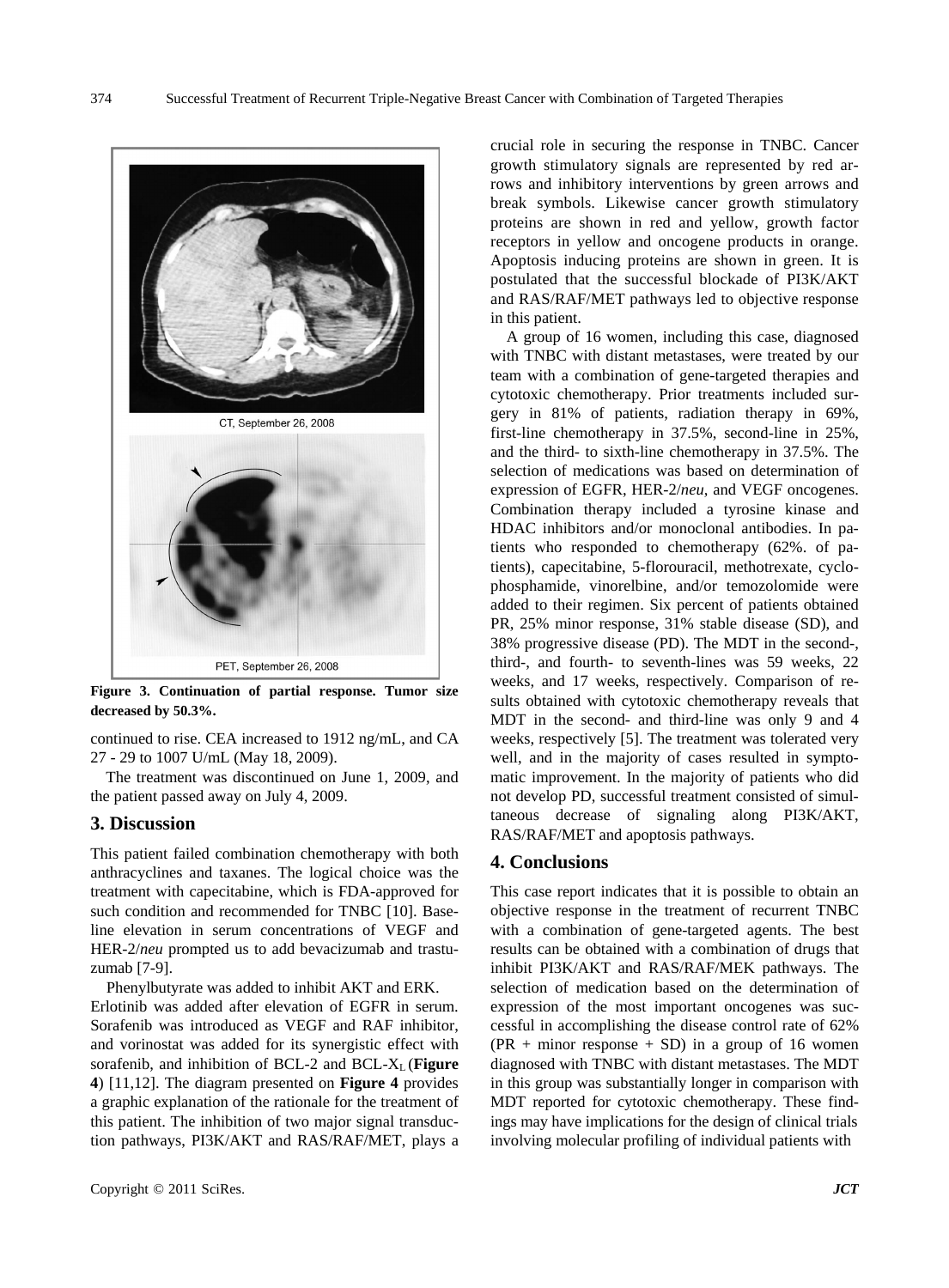

**Figure 4. Successful treatment of triple-negative breast cancer requires combined inhibition of PI3K/AKT, RAS/RAF/MEK and apoptosis signaling pathways (PB-phenylbutyrate)**.

advanced TNBC.

### **REFERENCES**

- [1] R. Dent, M. Trudeau, K. I. Pritchard, W. M. Hanna, H. K. Kahn, C. A. Sawka, L. A. Lickley, E. Rawlinson, P. Sun and S. A. Narod, "Triple-Negative Breast Cancer: Clinical Features and Patterns of Recurrence," *Clinical Cancer Research*, Vol. 13, No. 15, 2007, pp. 4429-4434. [doi:10.1158/1078-0432.CCR-06-3045](http://dx.doi.org/10.1158/1078-0432.CCR-06-3045)
- [2] C. A. Livasy, "Triple-Negative Breast Carcinoma," *Surgical Pathology*, Vol. 2, No. 2, 2009, pp. 247-261.
- [3] B. P. Schneider, E. P. Winer, W. D. Foulkes, J. Garber, C. M. Perou, A. Richardson, G. W. Sledge and L. A. Carey, "Triple-Negative Breast Cancer: Risk Factors to Potential Targets," *Clinical Cancer Research*, Vol. 14, No. 24, 2008, pp. 8010-8018. [doi:10.1158/1078-0432.CCR-08-1208](http://dx.doi.org/10.1158/1078-0432.CCR-08-1208)
- [4] S. Verma, N. S. Wong, M. Trudeau, A. Joy, J. Mackey, G. Dranitsaris and M. Clemons, "Survival Differences Observed in Metastatic Breast Cancer Patients Treated with Capecitabine When Compared with Vinorelbine after Pretreatment with Anthracycline and Taxane," *American Journal of Clinical Oncology*, Vol. 30, No. 3, 2007, pp. 297-302. [doi:10.1097/01.coc.0000258125.97090.3f](http://dx.doi.org/10.1097/01.coc.0000258125.97090.3f)
- [5] F. Kassam, K. Enright, R. Dent, G. Dranitsaris, J. Myers, C. Flynn, M. Fralick, R. Kumar and M. Clemons, "Survival Outcomes for Patients with Metastatic Triple-Negative Breast Cancer: Implications for Clinical Practice and Trial Design," *Clinical Breast Cancer*, Vol. 9, No. 1, 2009, pp. 29-33. [doi:10.3816/CBC.2009.n.005](http://dx.doi.org/10.3816/CBC.2009.n.005)
- [6] B. N. Rexer, R. Ghosh and C. L. Arteaga, "Inhibition of PI3K and MEK: It Is All about Combinations and Biomarkers," *Clinical Cancer Research*, Vol. 15, No. 14, 2009, pp. 4518-4520. [doi:10.1158/1078-0432.CCR-09-0872](http://dx.doi.org/10.1158/1078-0432.CCR-09-0872)
- [7] J. S. Ross, J. A. Fletcher, G. P. Linette, J. Stec, E. Clark, M. Ayers, W. F. Symmans, L. Pusztai and K. J. Bloom, "The Her-2/neu Gene and Protein in Breast Cancer 2003: Biomarker and Target of Therapy," *Oncologist*, Vol. 8, No. 4, 2003, pp. 307-325. [doi:10.1634/theoncologist.8-4-307](http://dx.doi.org/10.1634/theoncologist.8-4-307)
- [8] A. K. Swayampakula, V. Gadiyaram and J. Abraham, "Serum Levels of HER2/neu, a Potential Alternative to Tissue Specimen Levels in the Management of Metastatic Breast Cancer: A Case Report and Literature Review," *Community Oncology*, Vol. 6, No. 8, 2009, pp. 362-364.
- [9] R. Iosifidou, G. Galaktidou , A. Ananiadis, N. Bladika, F. Patakiouta and A. Bousoulegas, "VEGF-A, VEGF-C,